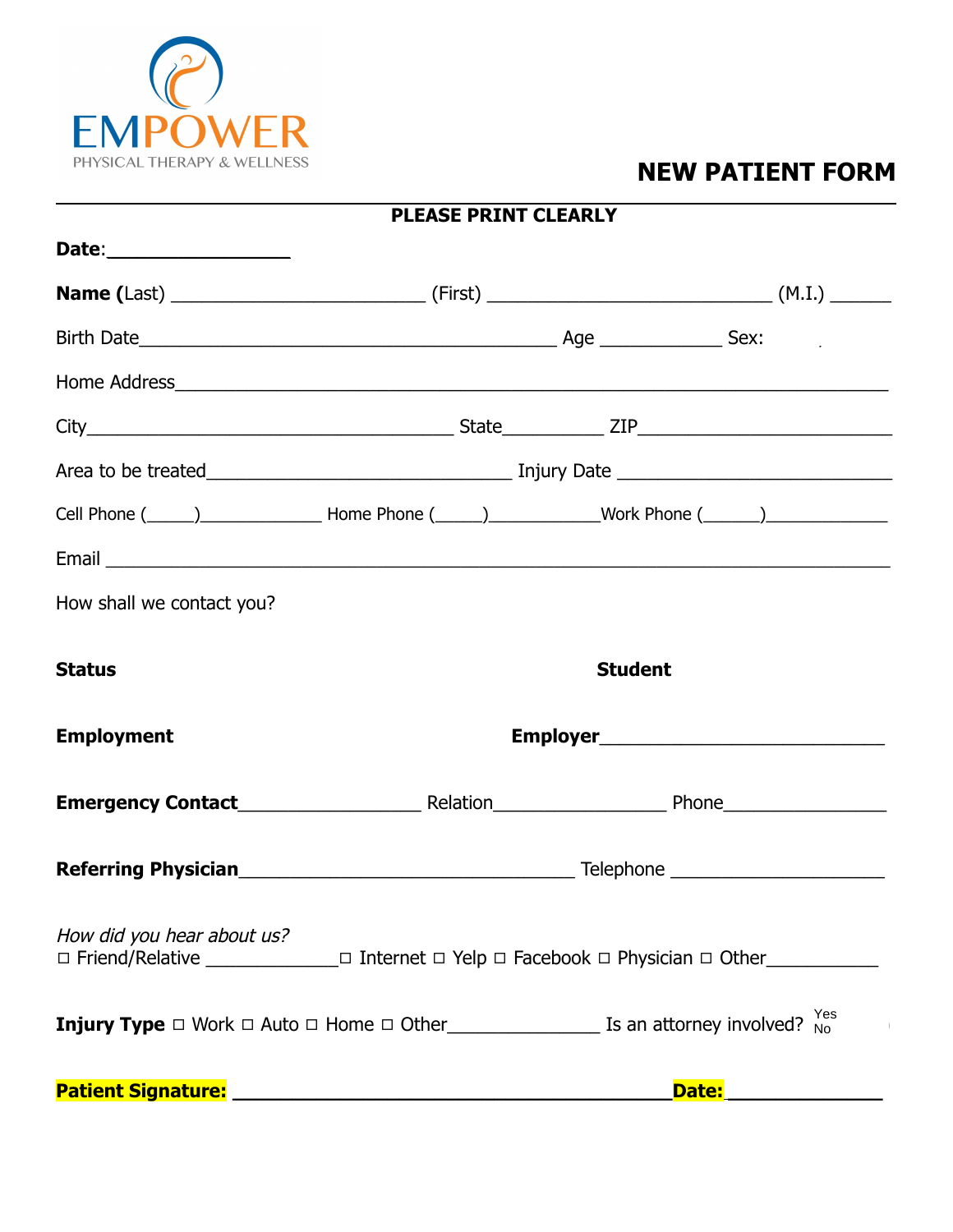

Patient Name \_\_\_\_\_\_\_\_\_\_\_\_\_\_\_\_\_\_\_\_\_\_\_\_\_\_\_\_\_\_\_\_\_\_\_\_\_\_ Age \_\_\_\_\_\_\_\_\_\_\_\_\_\_\_\_\_\_\_\_\_\_\_\_\_\_\_\_\_\_\_\_\_\_\_\_\_\_\_\_\_\_\_\_\_\_

# **MEDICAL HISTORY**

### Please mark the area(s) of concern

| Describe previous treatment for this condition _________________________________ |                                                                                                                        |                                                                                                      |
|----------------------------------------------------------------------------------|------------------------------------------------------------------------------------------------------------------------|------------------------------------------------------------------------------------------------------|
|                                                                                  |                                                                                                                        |                                                                                                      |
| Have you received physical therapy treatment this year?                          |                                                                                                                        |                                                                                                      |
| Have you received speech therapy treatment this year?                            |                                                                                                                        |                                                                                                      |
| Have you received Home Health Care via Medicare this year?                       |                                                                                                                        |                                                                                                      |
|                                                                                  |                                                                                                                        |                                                                                                      |
| Have you had any imaging performed? :                                            |                                                                                                                        |                                                                                                      |
| $\Box$ X-Ray                                                                     | $\Box$ CT Scan                                                                                                         |                                                                                                      |
| $\Box$ MRI                                                                       | $\Box$ Doppler                                                                                                         | $\Box$ Ultrasound                                                                                    |
| Have you recently noted any of the following? :                                  |                                                                                                                        |                                                                                                      |
| □ Weight Loss /Gain                                                              | □ Nausea / Vomiting                                                                                                    | $\Box$ Fatigue                                                                                       |
| $\Box$ Weakness                                                                  | □ Fever / Chills / Sweats                                                                                              | $\Box$ Numbness / Tingling                                                                           |
| Pregnant / IUD<br>$\Box$                                                         | □ Headaches                                                                                                            | $\Box$ Change In Vision or Hearing                                                                   |
| $\Box$ Pain at Night                                                             | $\Box$ Cramps in Legs When Walking                                                                                     | $\square$ Insomnia                                                                                   |
|                                                                                  | Do you have now or have you ever had any of the following? :                                                           |                                                                                                      |
| Surgeries<br>□                                                                   | $\Box$ Loss of Consciousness                                                                                           | <b>Fractures</b><br>$\Box$                                                                           |
| Sprains / Strains<br>$\Box$<br>□ Heart Problems                                  | □ Diabetes<br><b>Example 2</b> Cancer                                                                                  | <b>Blood Pressure Problems</b><br>$\Box$<br>Motor Vehicle Accident<br>$\Box$                         |
|                                                                                  | $\Box$ Frequent Hobicino<br>$\Box$ Circulation Problems / Clots $\Box$ Asthma / Breathing Problems $\Box$ Lung Disease |                                                                                                      |
| Easy Bruising / Bleeding $\Box$ Leg / Ankle Swelling<br>$\Box$                   |                                                                                                                        | □ Urinary Problems / Infections                                                                      |
| $\Box$                                                                           |                                                                                                                        | □ Allergies / Skin Sensitivity                                                                       |
| □                                                                                | Any previous injury that may affect current care                                                                       |                                                                                                      |
|                                                                                  |                                                                                                                        | Please explain & give approximate dates for any items indicated above ______________________________ |
| Are you currently taking medications? $_{\text{No}}^{\text{Yes}}$                |                                                                                                                        |                                                                                                      |
|                                                                                  |                                                                                                                        |                                                                                                      |
| <b>Type of Pain:</b>                                                             |                                                                                                                        |                                                                                                      |
| <b>Rate your pain:</b> (1=minimal / 10=severe) At its worst:                     | At its <b>best</b> :                                                                                                   |                                                                                                      |
|                                                                                  | How important is it for you to get out of pain? (1=not important / 5=very important)                                   |                                                                                                      |
|                                                                                  | What do you hope to get out of your treatment? __________________________________                                      |                                                                                                      |
|                                                                                  |                                                                                                                        |                                                                                                      |
|                                                                                  |                                                                                                                        |                                                                                                      |

### **Patient Signature \_\_\_\_\_\_\_\_\_\_\_\_\_\_\_\_\_\_\_\_\_\_\_\_\_\_\_\_\_\_\_\_\_\_\_ Date \_\_\_\_\_\_\_\_\_\_\_\_\_\_\_\_**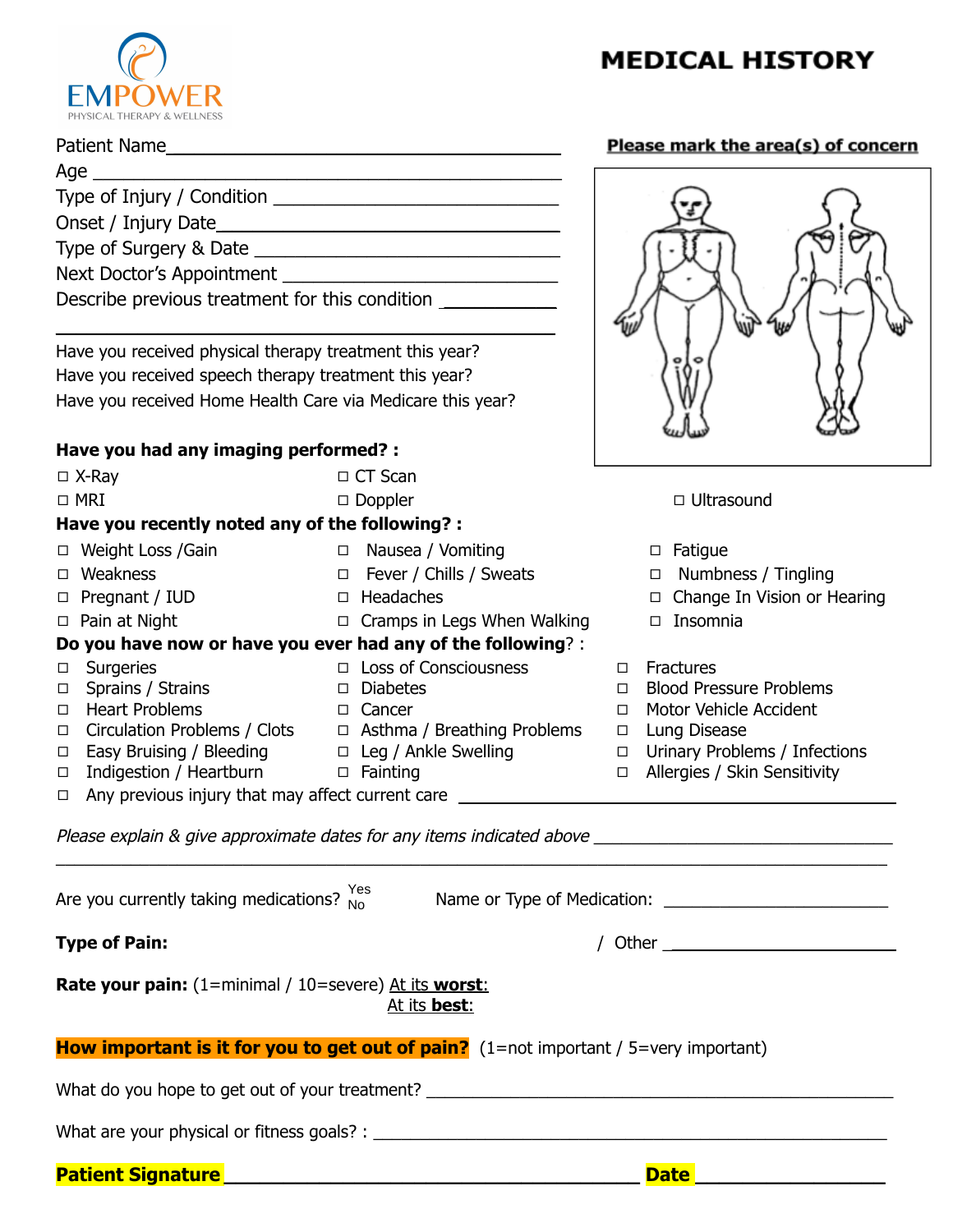

## **OFFICE POLICY**

**CONSENT FOR TREATMENT OF A MINOR:** As parent and/or legal guardian, I authorize **Empower Physical Therapy and Wellness** to treat the minor patient named in the attached forms while I am not present.

**CONSENT FOR CARE & TREATMENT:** Your Physical Therapist will complete an evaluation by examination and interview. Your individual treatment program will then be designed. A variety of treatment techniques may be used. I the undersigned do hereby agree and give my consent for **Empower Physical Therapy and Wellness** to furnish physical therapy care and treatment considered necessary and proper in evaluating or treating my physical condition.

**ASSIGNMENT OF INSURANCE BENEFITS:** I hereby authorize **Empower Physical Therapy and Wellness** to furnish information to insurance carriers concerning this treatment and I hereby assign all payment for services rendered.

**WORKERS' COMPENSATION CLAIMS:** If you claim Workers' Comp benefits and are subsequently denied such benefits, you may be held responsible for the total amount of charges for services rendered.

### **Patient/Guardian/Responsible Party** \_\_\_\_\_\_\_\_\_\_\_\_\_\_\_\_\_\_\_\_\_\_\_\_\_\_\_\_\_\_ **Date \_\_\_\_\_\_\_\_\_\_**

**FINANCIAL POLICY:** We bill your personal insurance carrier solely as a courtesy to you. You are responsible for your bill. Per the contractual obligations, we have with your insurance company, we are required to collect all payments at the time of treatment unless payment arrangements are made prior to your treatments. If your insurance carrier does not remit payment to us within 60 days, the balance owed will be due in full from you. In the event that your insurance company requests a refund of payments made to us, you may be responsible for the amount of money refunded to your insurance company. If any payment is made directly to you by the insurance company for services billed by us, you recognize an obligation to promptly remit the payment(s) to us. If formal collections procedures become necessary, you will be responsible for additional costs incurred. **Your insurance benefits as quoted to us by your insurance carrier have been reviewed with you. We assume no liability for any errors made by your insurance carrier in this quotation.**

#### **Patient/Guardian/Responsible Party \_\_\_\_\_\_\_\_\_\_\_\_\_\_\_\_\_\_\_\_\_\_\_\_Date\_\_\_\_\_\_\_\_\_\_\_\_\_**

**PRIVACY POLICY:** I hereby authorize the release of my patient health care information for the purposes of treatment or payment, to my physician, insurance company, adjustor, attorney, or other health care organizations pertinent to my case. Further, I authorize Empower Physical Therapy to obtain needed information from my physician, insurance company, adjustor, attorney and any other health care organization pertinent to my case. These correspondence can be made via mailings, telephone and/or facsimile.

Patient/Guardian/Responsible Party \_\_\_\_\_\_\_\_\_\_\_\_\_\_\_\_\_\_\_\_\_\_\_\_\_\_\_\_\_\_\_\_\_\_Date